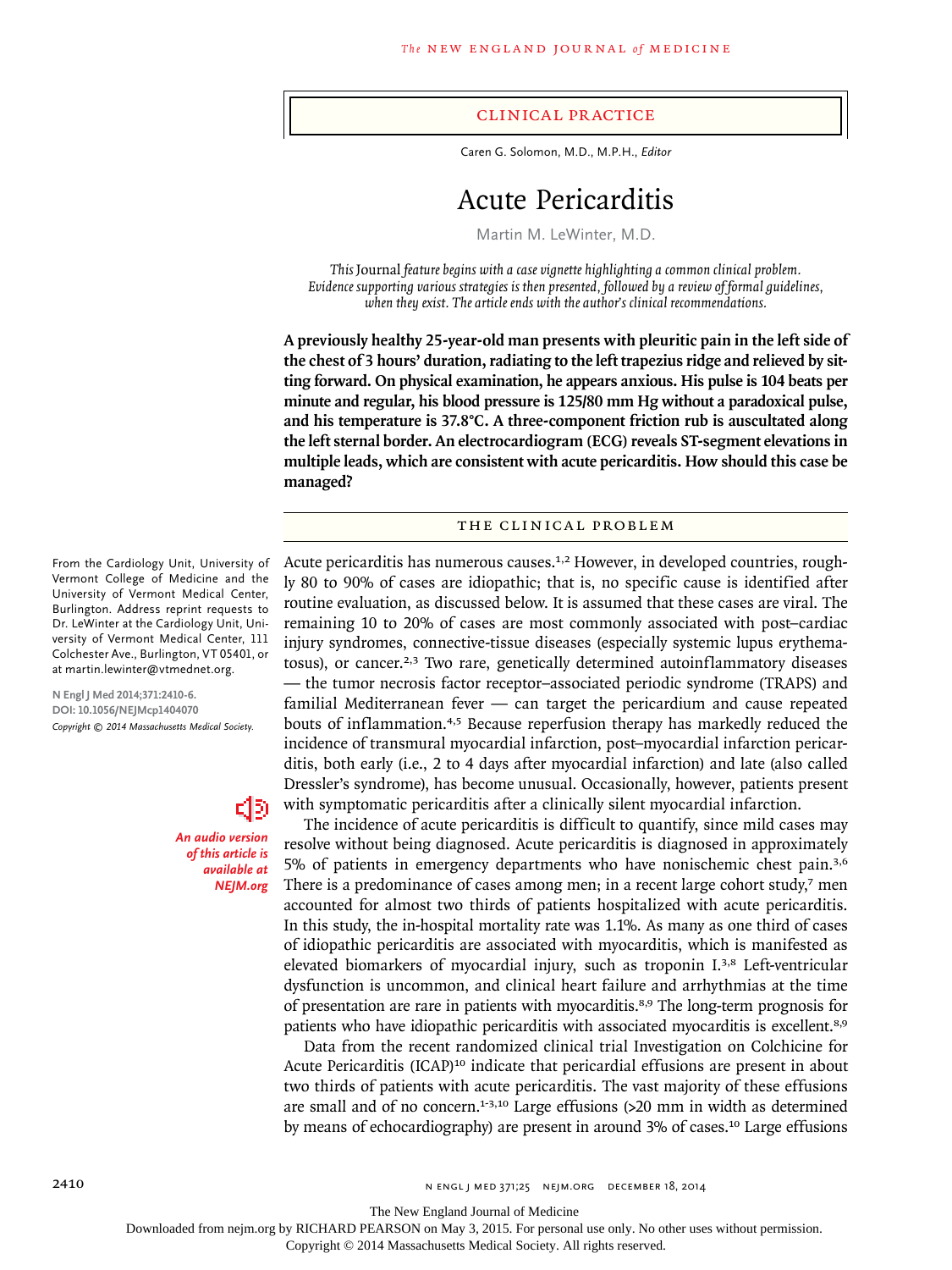#### **key Clinical points**

## **Acute Pericarditis**

- The diagnosis of acute pericarditis requires at least two of the following symptoms or signs to be present: typical chest pain, pericardial friction rub, typical electrocardiographic changes, and pericardial effusion.
- In developed countries, 80 to 90% of cases are idiopathic and presumed to be viral.
- Evaluation includes a medical history and laboratory tests to help determine whether a specific cause is present, a chest radiograph, and an echocardiogram to determine whether there is an effusion.
- In response to treatment with a combination of a nonsteroidal antiinflammatory drug (NSAID) and colchicine, 70 to 90% of cases resolve completely; treatment with glucocorticoids should be avoided, if possible, because they increase the risk of recurrence.
- Patients with recurrent pericarditis should be treated with repeated courses of an NSAID and colchicine; if treatment with glucocorticoids cannot be avoided, moderate initial doses followed by gradual tapering provide the best outcomes.

are much more common in patients in whom a specific cause of pericarditis is identified than in those with idiopathic pericarditis.2,3 An effusion causing cardiac tamponade is the most important complication of acute pericarditis. Patients who present with acute pericarditis complicated by an effusion occasionally have effusive constrictive pericarditis, or this condition subsequently develops<sup>11</sup>; these patients also typically have an identifiable cause of their pericarditis.

In 70 to 90% of patients, acute idiopathic pericarditis is self-limited, responds promptly to initial treatment (outlined below), and completely resolves.2,3,10,12 In a small number of patients, probably less than 5%, the condition does not respond satisfactorily to initial treatment, and in 10 to 30% of patients, recurrences develop after a satisfactory initial response.<sup>2,3,10,12</sup> Most patients have only one or two recurrences, but a small fraction (probably less than 5% of the total population with acute pericarditis) have multiple recurrences with considerable disability. Ultimately, recurrences cease in the majority of cases.<sup>13</sup>

# Strategies and Evidence

# **Evaluation**

The diagnosis of acute pericarditis is established when a patient has at least two of the following symptoms or signs: chest pain consistent with pericarditis, pericardial friction rub, typical ECG changes, or a pericardial effusion of more than trivial size.2 Since chest pain is the presenting symptom in virtually all patients for whom a diagnosis of pericarditis would be considered, as a practical matter, confirmation requires one additional criterion.

Although the differential diagnosis of chest pain is extensive, certain features point strongly to pericarditis, especially pleuritic pain that is relieved by sitting forward<sup>1,2</sup> and that radiates to the trapezius ridge<sup>1</sup> (the latter feature is virtually pathognomonic). Many patients have premonitory symptoms suggestive of a viral illness, and an abrupt onset is not unusual. Sinus tachycardia and low-grade fever are also common. However, a temperature above 38.5°C suggests that a specific cause is present.14 Since pleuritic chest pain has many possible causes, pericarditis should be diagnosed with caution in the absence of other clinical criteria. Because the rub and ECG findings may be transient, frequent auscultation and ECG recordings can be helpful in establishing the diagnosis.

Cardiac tamponade is suspected if the jugular venous pressure is elevated, heart sounds are muffled, or the patient has hypotension (Beck's triad) or a paradoxical pulse. A large effusion usually enlarges the cardiac silhouette on a chest radiograph. However, a smaller but rapidly accumulating effusion can cause tamponade without enlarging the silhouette, which underscores the importance of echocardiography in patients with acute pericarditis even if the silhouette is normal.<sup>1</sup>

Occasionally, ST-segment elevation is present in a more limited lead set than is shown in the classic example in Figure 1, which makes the distinction between pericarditis and ST-segment-eleva-

The New England Journal of Medicine

Downloaded from nejm.org by RICHARD PEARSON on May 3, 2015. For personal use only. No other uses without permission.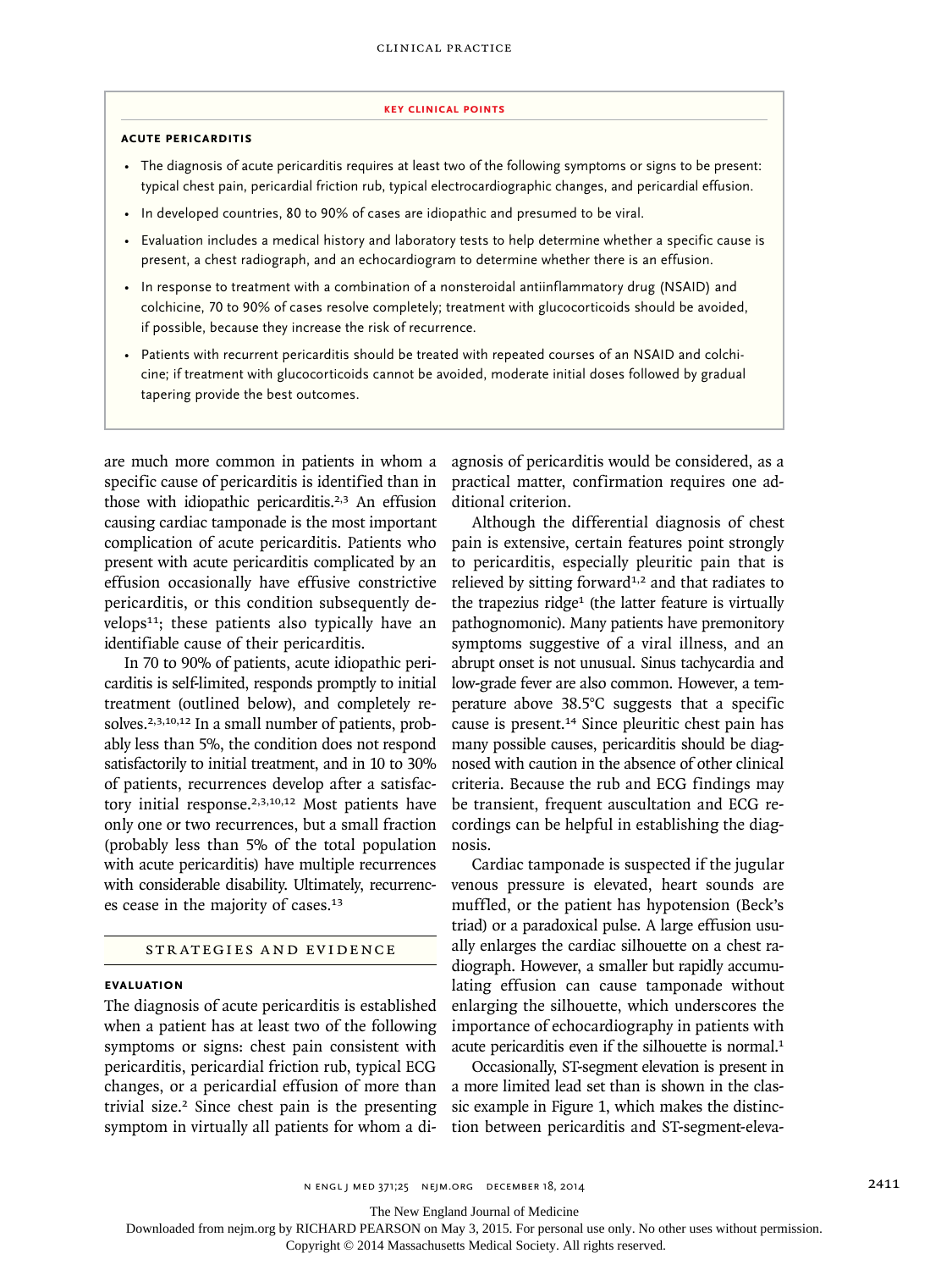

tion myocardial infarction more difficult; in some cases, PR-segment depression is the only ECG finding.1-3 Early repolarization can also be confused with pericarditis. In rare cases, coronary angiography may be required to distinguish pericarditis from myocardial infarction. The other causes of chest pain that are most likely to be confused with acute pericarditis are pleuritis with or without associated pneumonia (which coexists with pericarditis in as many as one third of cases<sup>15</sup>), costochondritis, gastroesophageal reflux, pulmonary embolism or infarction, and herpes zoster before the appearance of vesicles.

A brief outline of a suggested approach to a patient presenting with chest pain suggestive of acute pericarditis is shown in Figure 2.2,3,16 The approach depends in part on whether the diagnosis can be confirmed on the basis of auscultation of a friction rub, typical ECG findings, or detection of a pericardial effusion. If the diagnosis is confirmed, further diagnostic evaluation should be performed to determine whether an identifiable cause is present and to rule out a potentially dangerous effusion. Appropriate tests include a complete blood count with a differential count, a high-sensitivity test of C-reactive protein, measurements of troponin I or T and serum creatinine, and liver-function tests. In uncomplicated, acute idiopathic pericarditis, the white-cell count is typically modestly elevated. A white-cell count greater than about 13,000 per cubic millimeter suggests a specific cause (e.g., a bacterial infection). Anemia is not ordinarily present in patients with idiopathic pericarditis; its presence suggests an underlying disorder (e.g., connective-tissue disease or cancer) that can involve the pericardium. The high-sensitivity test of C-reactive protein shows an elevated level in about 75% of cases, which usually normalizes within 1 to 2 weeks. $17$  A chest radiograph should always be obtained, and findings should be normal unless there is a large pericardial effusion or an associated pulmonary disorder. In addition to changes consistent with pericarditis, the ECG may reveal evidence of a previous, silent myocardial infarction.

An echocardiogram is routinely indicated for patients with suspected or confirmed pericarditis. The most important rationale is detection of a pericardial effusion, which as noted above, can cause or threaten to cause cardiac tamponade

The New England Journal of Medicine

Downloaded from nejm.org by RICHARD PEARSON on May 3, 2015. For personal use only. No other uses without permission.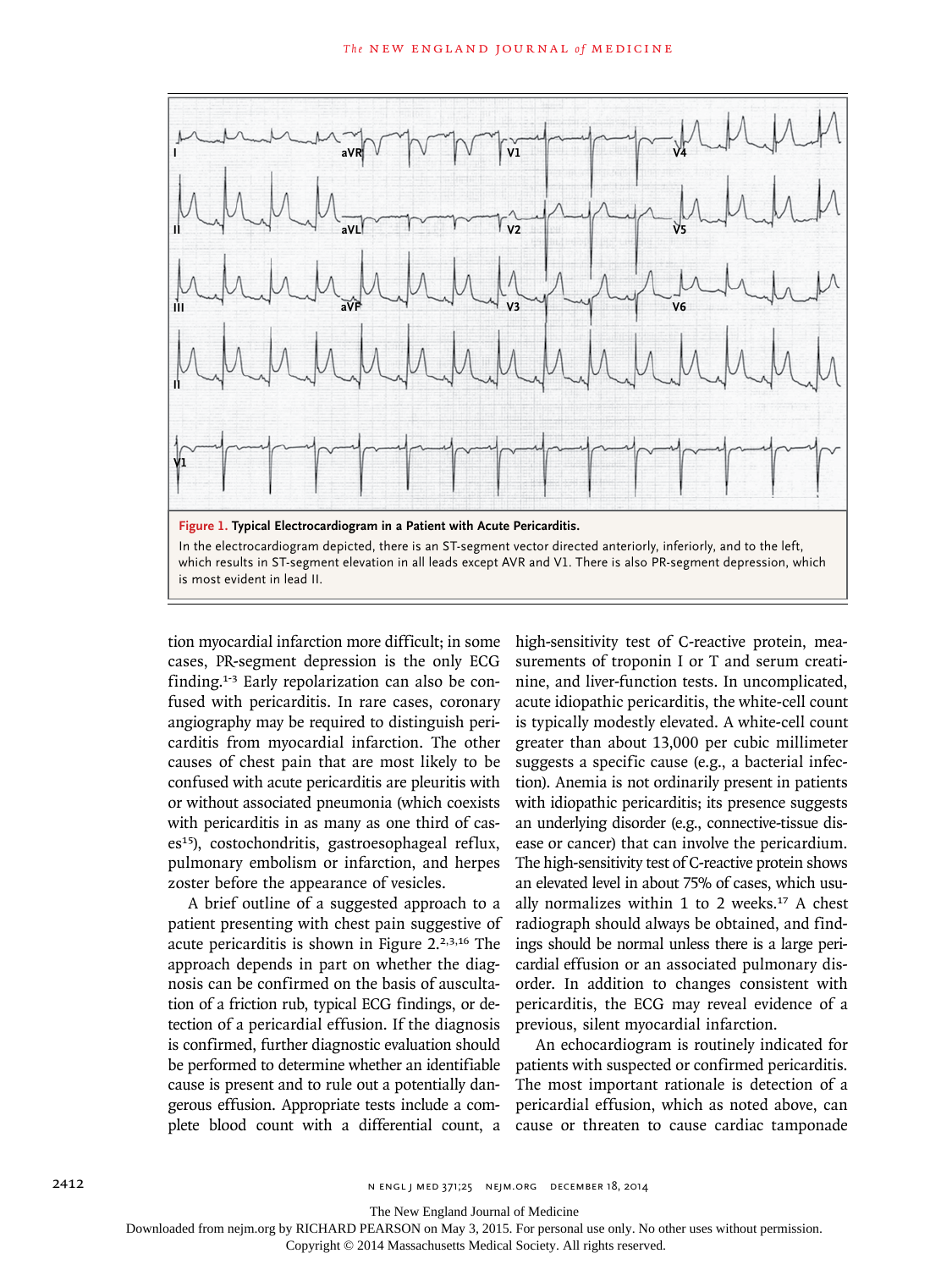

CT denotes computed tomography, ECG electrocardiogram, MRI magnetic resonance imaging, and NSAID nonsteroidal antiinflammatory drug.

without enlarging the cardiac silhouette on a chest not routinely indicated, cardiac magnetic resoradiograph.

If the diagnosis of pericarditis is confirmed and there is no reason to suspect a specific cause, further testing is unnecessary. If a specific cause is suspected on the basis of the medical history, the results of physical examination, or laboratory findings that suggest a causative disorder (e.g., cancer or connective-tissue disease), appropriate additional evaluation is indicated (Fig. 2).

Cases in which pericarditis is suspected but difficult to confirm can be challenging. Although

nance imaging (MRI) or computed tomographic scanning can be helpful, because pericardial thickening, enhanced pericardial gadolinium uptake on MRI, or both support the diagnosis.<sup>18</sup> An elevated C-reactive protein level on highsensitivity testing, although nonspecific, is also supportive. If the history is convincing and other entities that can cause pleuritic chest pain are ruled out, it is reasonable to provide treatment for pericarditis in the absence of confirmatory findings.2,3

n ENGL | MED 371;25 NEJM.ORG DECEMBER 18, 2014 2015 2015 2015

The New England Journal of Medicine

Downloaded from nejm.org by RICHARD PEARSON on May 3, 2015. For personal use only. No other uses without permission.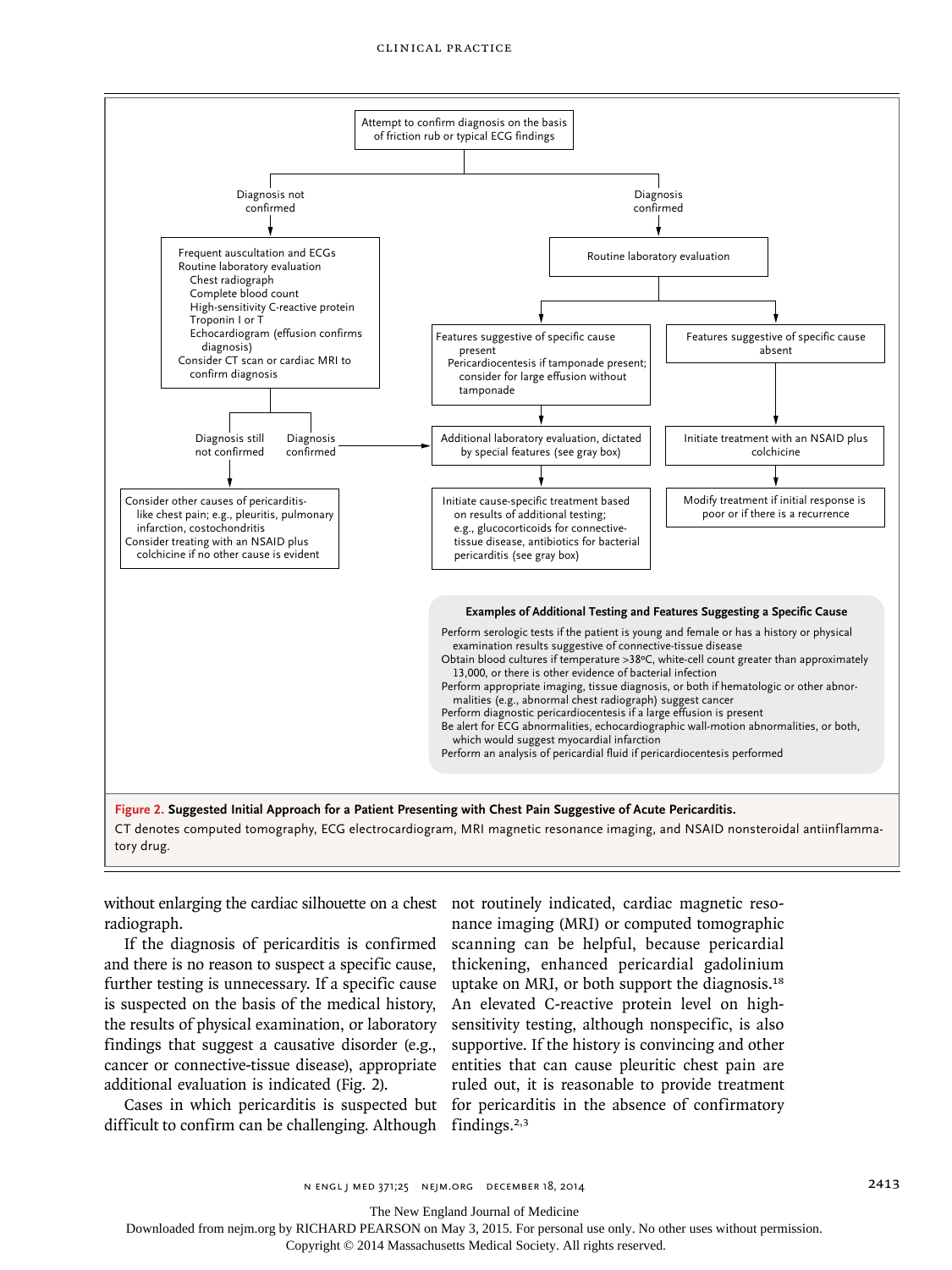## **Treatment**

Patients with cardiac tamponade should undergo urgent therapeutic pericardiocentesis. Pericardiocentesis should also be considered for patients with large effusions without tamponade. In the rare cases in which patients have myocarditis and heart failure,<sup>8,9</sup> these patients should be hospitalized for observation and institution of appropriate therapy.

Nonsteroidal antiinflammatory drugs (NSAIDs) have long been the mainstay of the initial treatment of acute pericarditis.<sup>1-3,16,19,20</sup> The most commonly used agents are ibuprofen (600 to 800 mg every 6 to 8 hours), indomethacin (25 to 50 mg every 8 hours), and aspirin (2 to 4 g daily in divided doses). Ibuprofen has been preferred in North America, whereas aspirin tends to be favored in Europe. Patients receiving these drugs should also receive a proton-pump inhibitor for gastric protection.2,3

On the basis of observational data from a relatively small number of patients with recurrent pericarditis,<sup>21</sup> the European Society of Cardiology  $(ESC)$  concluded in its 2004 guidelines<sup>2</sup> that there was sufficient evidence to recommend colchicine combined with an NSAID for initial treatment of a first bout of pericarditis. More recently, evidence from the ICAP randomized clinical trial,<sup>10</sup> involving patients with a first episode of pericarditis, strongly supported this recommendation. In the ICAP trial, patients were treated with an antiinflammatory agent (most commonly aspirin) and were randomly assigned to receive either colchicine (0.5 mg twice daily in patients with a body weight of >70 kg or 0.5 mg daily in patients with a body weight of ≤70 kg, for 3 months) or placebo. To minimize gastrointestinal side effects, a loading dose of colchicine was not used. Treatment with colchicine, as compared with placebo, resulted in a significantly lower rate of persistent or recurrent pericarditis (17% vs. 38%) and a lower rate of persistent symptoms at 72 hours (19% vs. 40%). Although about 10% of patients were withdrawn from the study because of gastrointestinal side effects, the rates of drug discontinuation were similar in the colchicine and placebo groups. The efficacy of colchicine is thought to result from an antiinflammatory effect caused by blockade of microtubule assembly in white cells.<sup>20</sup>

Aspirin is the preferred NSAID for patients with symptomatic pericarditis that occurs during the early post–myocardial infarction period and, in

combination with colchicine, for most other patients who require concomitant antiplatelet therapy.2,3,19,21 In patients with pericarditis as a manifestation of connective-tissue or other immune-mediated disorders, glucocorticoids are generally the preferred initial treatment.<sup>2,3,20</sup>

Most patients have a good initial response to an NSAID and colchicine and are free or largely free of symptoms within a few days. Patients without an effusion or with only a small effusion who can be expected to adhere to the NSAID–colchicine regimen and who have a prompt response need not be admitted to a hospital. A study of the use of a triage protocol for 300 patients with acute pericarditis showed that for low-risk patients (i.e., those with a subacute onset who did not have fever, immunosuppression, trauma, myopericarditis, a large pericardial effusion, or cardiac tamponade and were not receiving anticoagulant therapy), who accounted for 85% of patients overall, the condition could safely be managed on an outpatient basis; only 13% of these patients required subsequent admission (for aspirin failure), and there were no major complications.<sup>14</sup>

The optimal duration of treatment is uncertain. For colchicine, a 3-month course is reasonable on the basis of results from the ICAP trial. The usual duration of NSAID treatment, supported by expert opinion,<sup>2,3,14,16,19</sup> is 1 to 2 weeks, with the actual duration driven by clinical response. Some physicians favor gradual tapering rather than abrupt discontinuation, but there is no evidence in support of this. In the ICAP trial,<sup>10</sup> the NSAID treatment strategy was not prespecified; most patients received NSAID treatment for 7 to 10 days, followed by tapering. It has been proposed that normalization of the C-reactive protein level on high-sensitivity testing (if elevated initially) be used to guide the duration of NSAID therapy,<sup>17</sup> although data are lacking to support this strategy.

A poor initial response to an NSAID and colchicine — defined as continued chest pain necessitating treatment with analgesic agents, fever, or worsening effusion despite at least 1 week of treatment<sup>2,3</sup> — is unusual but poses a difficult management problem; it also increases the possibility of identifying a specific cause. For patients with a poor response, the ESC guidelines<sup>2</sup> (which are based on clinical experience) support the addition of glucocorticoids. If the adverse-effect profile is acceptable, treatment with the NSAID should be continued.16,21 Observational data indicate a

The New England Journal of Medicine

Downloaded from nejm.org by RICHARD PEARSON on May 3, 2015. For personal use only. No other uses without permission.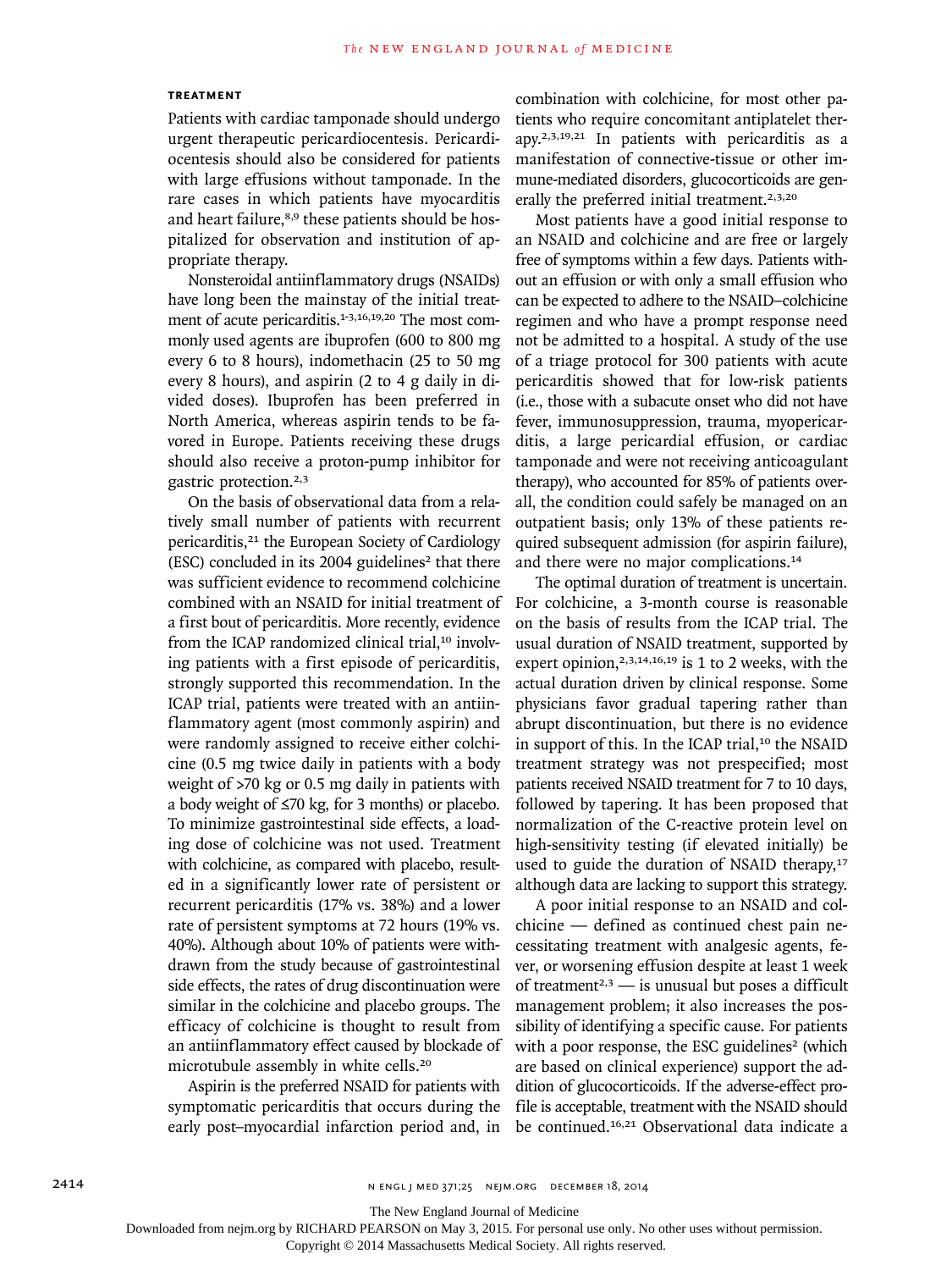high rate of symptom relief in patients treated with glucocorticoids but also an increased recurrence rate, as compared with patients treated with other antiinflammatory agents.3,20,21 Moreover, glucocorticoids appear to blunt the beneficial effects of colchicine in reducing recurrences.<sup>22</sup> These observations, as well as the other adverse effects of glucocorticoids, argue against their use unless absolutely necessary. Glucocorticoid regimens in which a high initial dose is followed by rapid tapering appear to be especially problematic with respect to recurrences.15,23 If glucocorticoid treatment cannot be avoided, clinical experience suggests that it is preferable to use moderate doses (0.2 to 0.5 mg of prednisone per kilogram of body weight daily) for several weeks and then begin gradual tapering (e.g., a dose reduction every 1 to 2 weeks over a period of 2 to 4 months), assuming the symptoms are improved.15,20,23 Continuation of treatment with an NSAID and colchicine for a period after glucocorticoid discontinuation is also recommended, although data are lacking to guide the duration of continued treatment in this situation.

## **Recurrent Pericarditis**

The risk of recurrence is higher for women and for patients who do not have a response to initial treatment with NSAIDs.<sup>23</sup> It has been speculated that some patients with recurrent pericarditis have an autoinflammatory disorder related to TRAPS.12,21,24

Treatment of a recurrence should begin with prompt reinstitution of NSAID therapy at the same dosage as for the initial episode.<sup>2,3</sup> If colchicine treatment was not administered initially, it should be given for a recurrence, because there is evidence from randomized clinical trials that it reduces the risk of future recurrences after one or multiple recurrences.12,21,24 In a randomized trial involving patients with a first recurrence, $12$ treatment with colchicine (1 to 2 mg on the first day, followed by 0.5 to 1.0 mg daily for 6 months) in addition to aspirin (or prednisone) resulted in about half the risk of future recurrence, as compared with treatment with aspirin (or prednisone) alone (24% vs. 51% over a period of 18 months).

In many cases, patients have a good response to reinitiation of NSAID treatment and should be encouraged to restart treatment with an NSAID in the future at the first symptom of a recurrence. Recurrences can be managed in this manner as long as NSAIDs continue to be effective, with an acceptable adverse-effect profile, and as long as symptoms are not disabling.

In unusual cases involving patients who have frequent, disabling recurrences or who have a poor response to reinstitution of NSAID therapy, glucocorticoids are commonly used. The regimen should be the same as that for patients with a poor response to initial treatment. For the reasons stated above, treatment with glucocorticoids should be avoided if possible. Experience with other immunomodulatory agents in refractory recurrent pericarditis is very limited, but studies involving small numbers of patients have shown improvements after treatment with immune globulins,<sup>25</sup> anti-tumor necrosis factor  $\alpha$  antibody,<sup>26</sup> azathioprine,<sup>27</sup> or anakinra,<sup>28</sup> an interleukin-1 $\beta$ antagonist.

Although recurrent pericarditis can be very disabling, patients can be reassured that, in the absence of an identified underlying cause, serious late complications (e.g., constrictive pericarditis) are extremely rare, and most cases eventually resolve.<sup>13,15</sup> Pericardiectomy has occasionally been used to treat refractory recurrent pericarditis. Although studies of case series have suggested a clinical benefit,<sup>29,30</sup> pericardiectomy is not consistently effective, perhaps because visceral pericardium remains after the procedure, along with remnants of parietal pericardium.

#### Areas of Uncertainty

Little is known about the pathophysiological aspects of recurrent pericarditis. Some patients do not have evidence of pericardial inflammation during recurrences, and it is unclear whether patients with recurrences have an active viral infection or an immunologic basis for the syndrome. A report that HLA allele patterns are associated with recurrent pericarditis $31$  may support the latter possibility. Mechanistic studies involving these patients are needed.

Data from randomized clinical trials are lacking to guide the choice and duration of antiinflammatory treatment, to compare the effects of aspirin versus ibuprofen versus indomethacin as initial treatment, and to inform the use of glucocorticoids. There is also uncertainty regarding the role of high-sensitivity testing of C-reactive protein in guiding treatment responses. Finally, more data are needed to inform the role for novel forms of

The New England Journal of Medicine

Downloaded from nejm.org by RICHARD PEARSON on May 3, 2015. For personal use only. No other uses without permission.